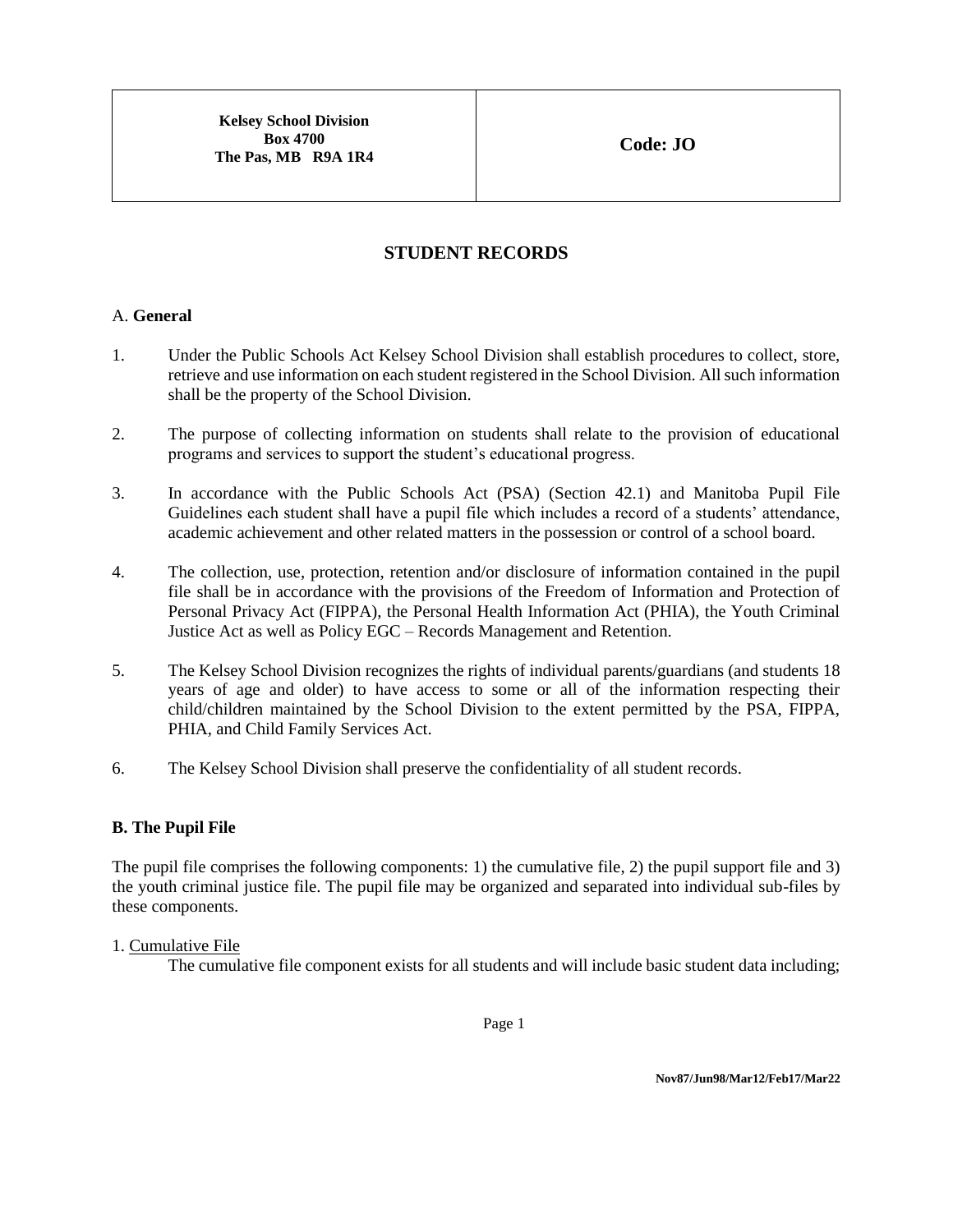#### a) Personal Information

Personal information shall include information regarding date of birth, address, phone number, name of parent(s)/guardian(s), grade and room number and other information as may be determined by the Superintendent.

#### b) Progress Information

An up-to-date record of progress for every student shall be maintained containing specific information relative to attendance, school-administered standardized test results, academic achievement and grade/program placement, and other information on achievement as may be determined by the Superintendent.

### 2. Pupil Support File (Manitoba Pupil File Guidelines)

The pupil support file may include documentation about provision of resource, special education and/or counselling services, ongoing health information, adapted education plan, behaviour intervention plan, individual behaviour plan, individual transition plan and/or health care plan, clinical records, and notes made by the school counsellor of individual counselling sessions with students. This file may also include reports from service providers such as agencies, hospitals and clinics.

#### 3. Youth Criminal Justice File

A separate file will be maintained in a secure location on those students who are involved with the law which includes a youth court order, information about their offence, conditions of order.

#### **C. Electronic Reports**

The School Division may maintain in electronic format, reports generated from the student administration system, computer-based report card programs and any other software application that includes any personal and progress information regarding a student. These shall be subject to the same confidential guidelines.

#### **D. Access**

- 1. All staff who may have access to personal health information are bound by the policy and procedures of the School Division and provincial legislation.
- 2. Principals and other school personnel authorized by the principal shall have access to electronic and hard copy student records in order to carry out their duties as assigned by the School Division or the principal.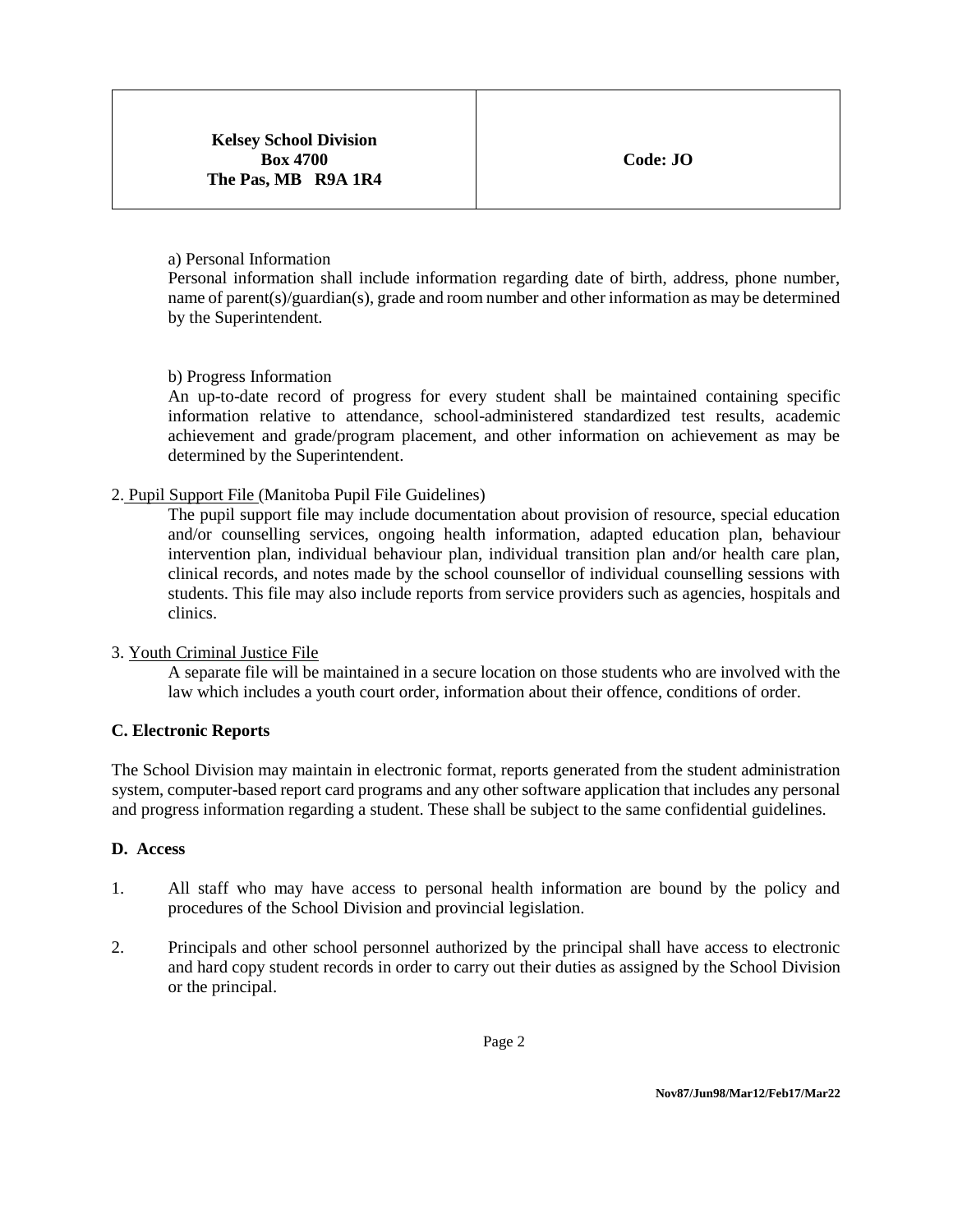- 3. Staff with authorization to access electronic student records shall not share their user name and/or password associated with the student administration system.
- 4. Other than the school principal, school staff (including teachers) and clinicians do not have access to Youth Criminal Justice Act information unless the access is necessary in order to:
	- a) ensure compliance with a youth justice court order or authorization for reintegration leave or day release;
	- b) ensure the safety of the staff or students of the school or other persons; or
	- c) facilitate the rehabilitation of the student.

The school principal should verbally advise school staff and others who need to know the information for the authorized purposes, or should let them review but not copy the information for those purposes.

- 5. Parents/Guardians
	- a) Under Section 42.3(1)(a) of the Public Schools Act, parents or guardians of students under the age of 18 years, shall be permitted to examine their child's pupil file (see Section 2) except for the Youth Criminal Justice file by arrangement with the principal and in the presence of the principal or the principal's designate. When the student is 18 years or older the consent of the student is required. Copies of the cumulative file and pupil support file can be provided by the principal to the parent/guardian or adult student upon request.
	- b) Unless a court otherwise orders, the non-custodial parent shall be permitted to examine the pupil support file (school, medical, psychological, dental, and other reports affecting the child) and the cumulative file of their child(ren) in accordance with the Family Maintenance Act (Section 39[4]). In those cases where a non-custodial parent does not have legal access to student records, such information should be identified on the pupil file.
	- c) The right of the non-custodial parent to receive school reports is a right to be provided with information only and is not, unless a court orders otherwise, a right to be consulted about or to participate in the making of decisions by the parent granted custody.
	- d) Adoptive parents of students under the age of eighteen shall be permitted to examine the pupil support file and the cumulative file of their child/children. The biological parents shall not have access to this information without the permission of the adoptive parents.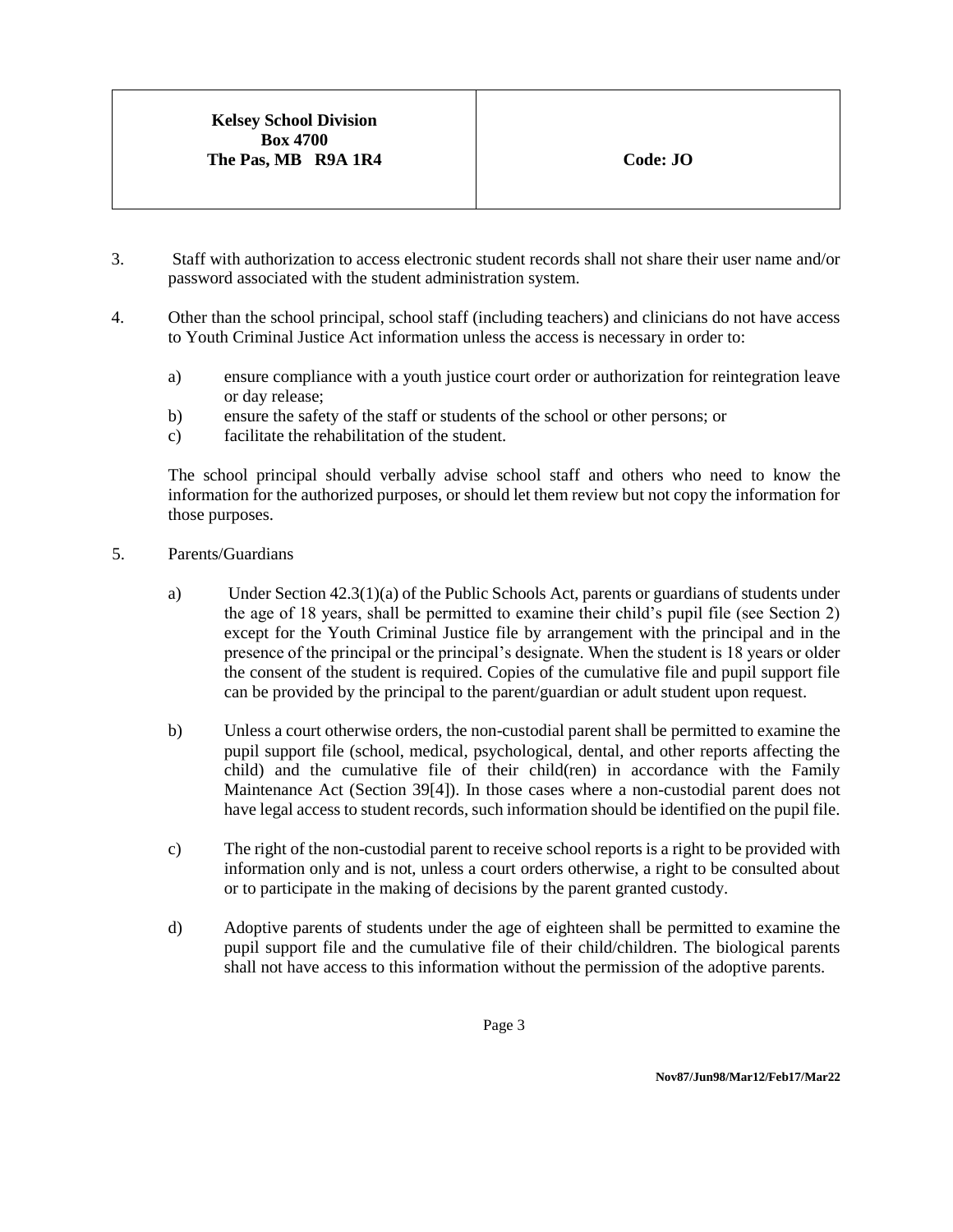- e) With agency staff and collateral services, foster parents shall be permitted to examine the pupil file and participate in the decisions of their foster child(ren).
- f) Under the Personal Health Information Act, a parent or legal guardian acting on their minor child's behalf may request access to the personal health information in the child's pupil file on the child's behalf if the child does not have the capacity to make health care decisions. In the event of a specific request for personal health information by a parent/guardian the Access and Privacy Officer will determine if PHIA, FIPPA, or PSA grants access to some or all of the information requested.
- g) In accordance with the Youth Criminal Justice Act, parents/guardians cannot access information that is in the Youth Criminal Justice file.
- h) Where access to a pupil file by a parent or legal guardian is permitted, a School Division employee should be present to maintain the integrity of the file and, if required, to interpret the information in the file.
- 6. Public Trustee

If the student is under the supervision or committeeship of the Public Trustee for any reason, regardless of age, written consent for examination of the student's pupil file must be obtained from the Public Trustee and presented in writing to the principal or the principal's designate.

7. Attendance Officer

Limited access shall be permitted to the pupil file in accordance with the Public Schools Act to obtain the name, age, address and attendance of the student(s).

- 8. In accordance with Section 42.3(2) of the Public Schools Act, the School Division may refuse to provide access to all or part of the student records where disclosure could reasonably be expected to:
	- a) constitute unreasonable invasion of the privacy of a third party;
	- b) be detrimental to the education of the student;
	- c) cause serious physical or emotional harm to the student or another person; or
	- d) be injurious to the enforcement of an investigation under an enactment or the conduct of an investigation.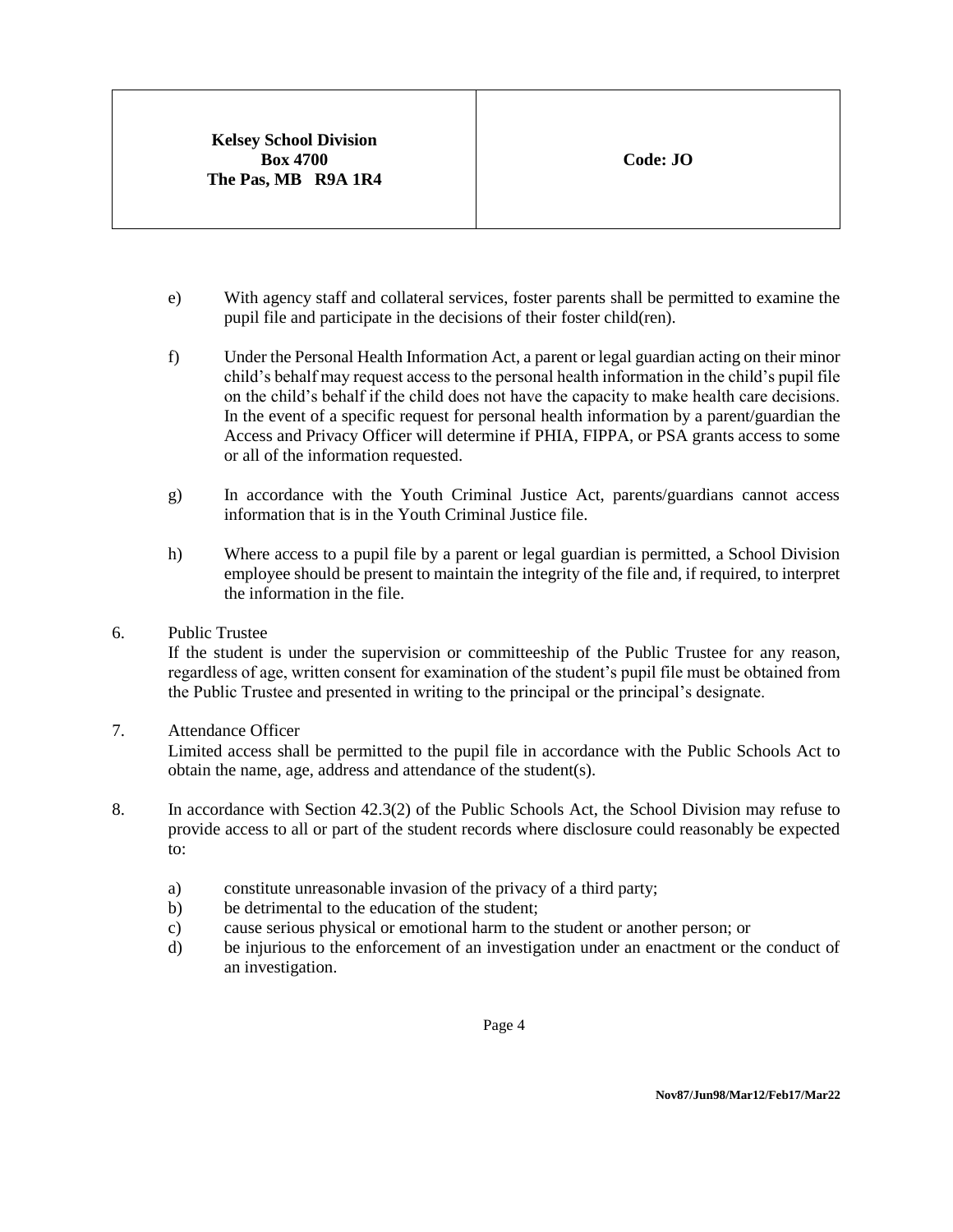### **Kelsey School Division Box 4700 The Pas, MB R9A 1R4 Code: JO**

### E**. Release of Information**

- 1. No information shall be released to unauthorized persons nor shall any unauthorized person have access to the student records in response to a court subpoena.
- 2. If the student is 18 years of age or older, the student's consent is necessary prior to the release of information included under Section 2 - The Pupil File.
- 3. The principal may authorize the release of pertinent student records to police officers, probation officers and representatives of child welfare agencies in order to assist these individuals or agencies to carry out their duties provided disclosure of personal information is limited to the amount necessary to accomplish the authorized purpose. Youth Criminal Justice information in a pupil file can only be disclosed to ensure compliance by the student with a court order or authorization for reintegration leave or day release or to ensure the safety of staff, students, or other persons connected with the school or to facilitate the rehabilitation of the young person; or access or disclosure is authorized under some other provision of the Youth Criminal Justice Act.
- 4. Parents/guardians shall have the right to access the clinical records (excluding information that would fall under the PHIA) on their child/children who are under 18 years of age in accordance with the following procedures:
	- a) A student (18 years or older) or parent(s)/guardian(s) who requests access to a clinical record or information from it shall be referred to the originating person for the information and an appropriate interpretation of it. Written copies of clinician reports may be provided by the clinician if requested. If the originating clinician is unavailable, the Superintendent or designate may provide a summary of the information.
	- b) Parent(s)/guardian(s) who request access to a clinical record or information from it about their child who is 18 years or over shall require the consent of the child.
	- c) Any requests from other individuals for access to clinical information in school records shall be directed to the originating clinician and the release of this information shall require the consent of parent(s)/guardian(s), or student(s) over 18 years of age.
- 5. Parents/guardians may have access to the personal health information on their own child/children only if the child is incapable of making their own health care decisions. In the event of a specific request for personal health information by a parent/guardian the Access and Privacy Officer will determine if PHIA, FIPPA or the PSA grants access to some or all of the information requested.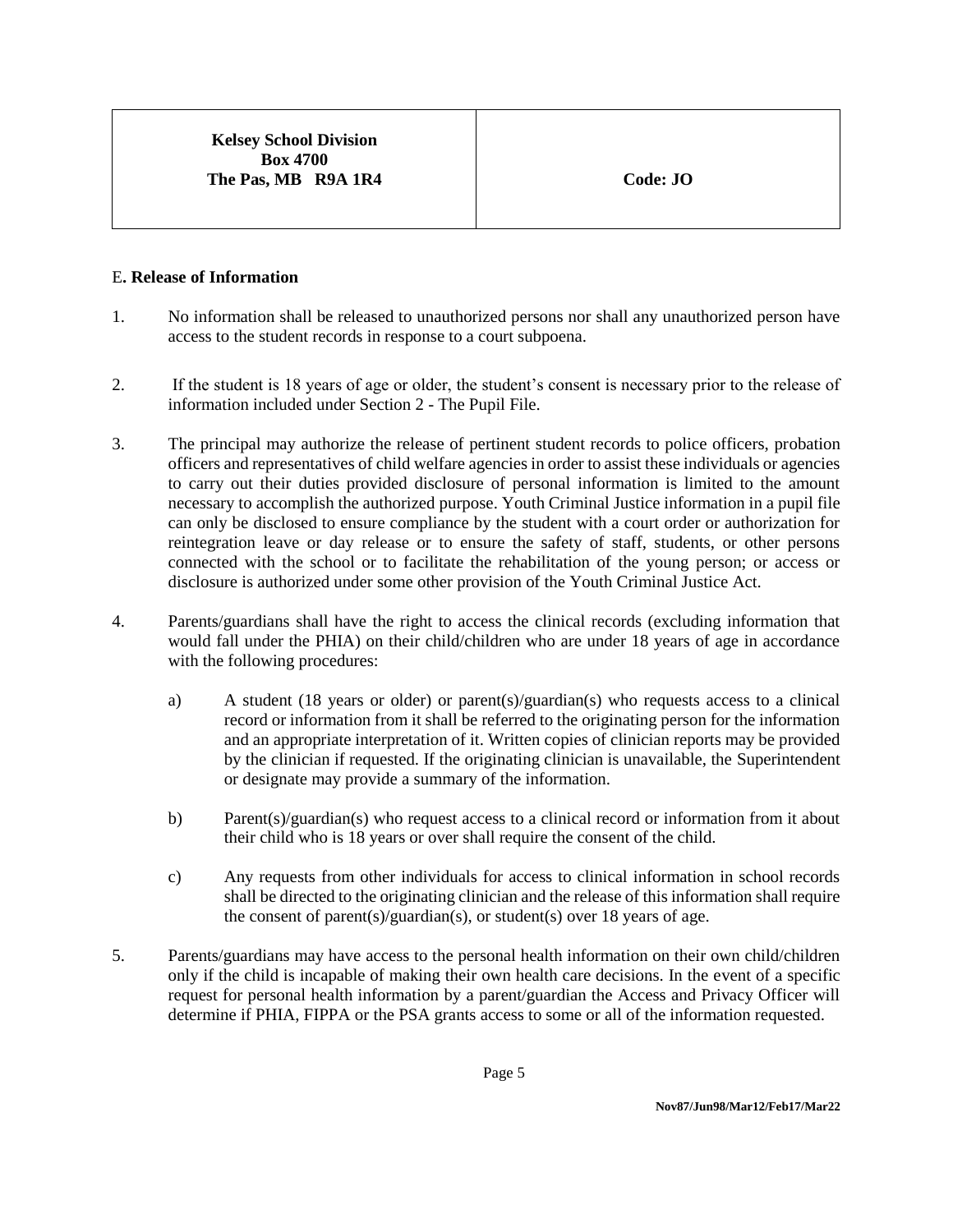**Kelsey School Division Box 4700 The Pas, MB R9A 1R4**

- 6. Requests for any personal health information concerning specific students including the student's health or health care history, the provision of health care, the PHIN and any other identifying number other than by the parent/guardian or student shall be referred to the Superintendent or designate.
- 7. Release of information on individual or groups of students to other outside organizations or agencies must be in accordance with the Freedom of Information and Protection of Personal Privacy Act, the Protection of Health Information Act, and the Youth Criminal Justice Act.

#### F**. Dispute Over Contents of Student Records**

- 1. If a question develops regarding the relevance or accuracy of information contained in the pupil file it shall be noted in writing (on the material in question) by the person reviewing the file, dated and signed and shall become part of the file.
- 2. If a parent/guardian requests additional assessment information, the principal shall review the existing assessment results included in the pupil file and determine whether further assessments are warranted.

#### **G. Appeal Process**

If a parent/guardian, or a student over the age of 18, wishes to appeal the relevance or accuracy of any information contained in the pupil file, the following appeal process shall be followed:

- a) A written request, outlining the specifics of the appeal, shall be submitted to the Superintendent;
- b) The Superintendent shall review the information and render a decision, in writing, within two weeks of receipt of the requested appeal;
- c) The Superintendent's decision may be appealed to the Board of Trustees by written request.

### **LEGISLATIVE REQUIREMENTS**

The Family Maintenance Act - Section 39 (4); The Public Schools Act Sections 29(1), 29(1), 29(3), 42.1, 42.2, 42.3, 259, 269; The Freedom of Information and Protection of Personal Privacy Act, The Protection of Health Information Act, The Youth Criminal Justice Act (Canada); The Child and Family Services Act (Manitoba); The Adoptions Act